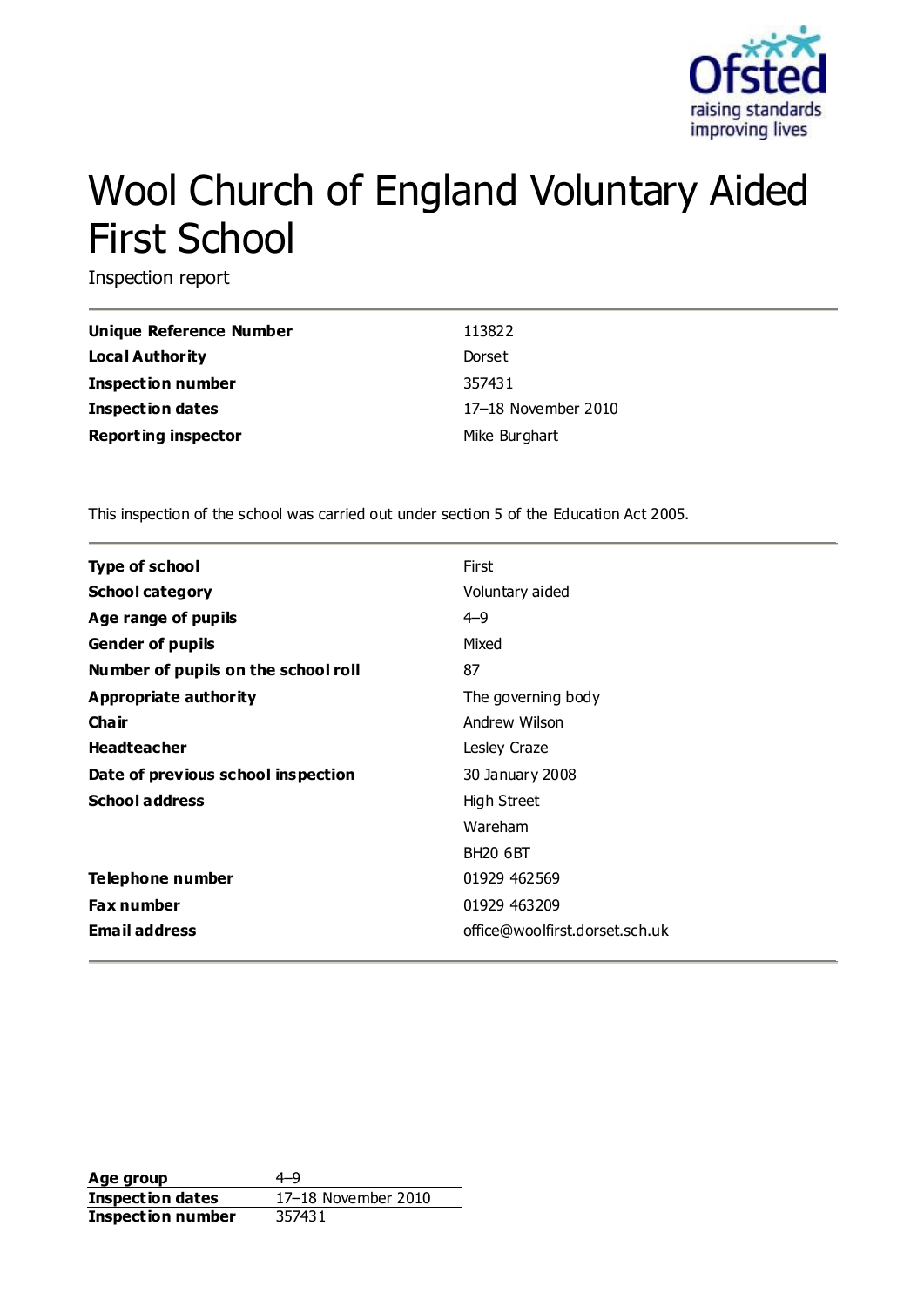The Office for Standards in Education, Children's Services and Skills (Ofsted) regulates and inspects to achieve excellence in the care of children and young people, and in education and skills for learners of all ages. It regulates and inspects childcare and children's social care, and inspects the Children and Family Court Advisory Support Service (Cafcass), schools, colleges, initial teacher training, work-based learning and skills training, adult and community learning, and education and training in prisons and other secure establishments. It assesses council children's services, and inspects services for looked after children, safeguarding and child protection.

Further copies of this report are obtainable from the school. Under the Education Act 2005, the school must provide a copy of this report free of charge to certain categories of people. A charge not exceeding the full cost of reproduction may be made for any other copies supplied.

If you would like a copy of this document in a different format, such as large print or Braille, please telephone 0300 1234 234, or email **[enquiries@ofsted.gov.uk](mailto:enquiries@ofsted.gov.uk)**.

You may copy all or parts of this document for non-commercial educational purposes, as long as you give details of the source and date of publication and do not alter the documentation in any way.

To receive regular email alerts about new publications, including survey reports and school inspection reports, please visit our website and go to 'Subscribe'.

Royal Exchange Buildings St Ann's Square Manchester M2 7LA T: 0300 1234 234 Textphone: 0161 618 8524 E: **[enquiries@ofsted.gov.uk](mailto:enquiries@ofsted.gov.uk)**

W: **[www.ofsted.gov.uk](http://www.ofsted.gov.uk/)**

© Crown copyright 2010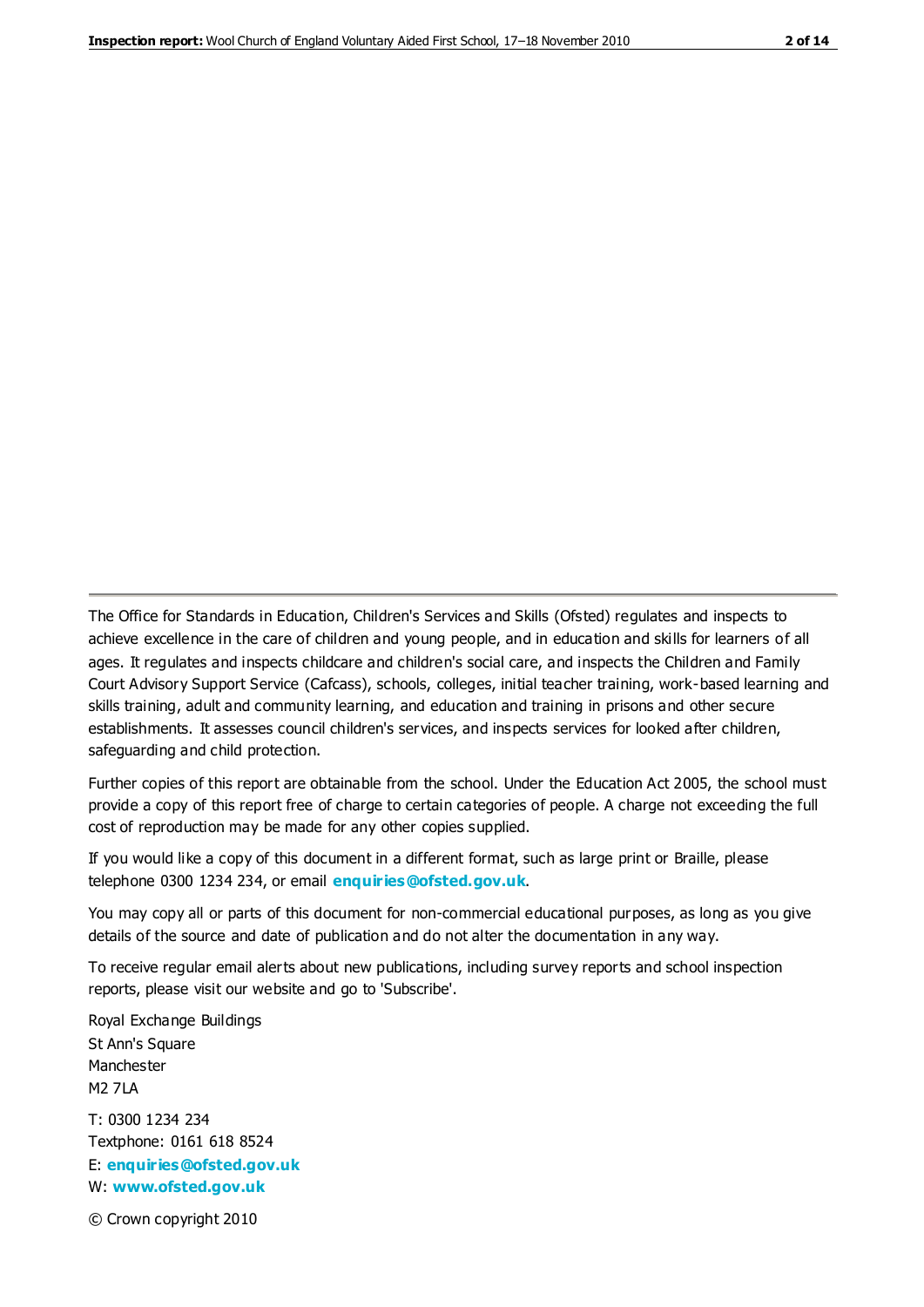# **Introduction**

This inspection was carried out by two additional inspectors. They observed 10 lessons accounting for all teachers working on each day of the inspection. Inspectors held meetings with staff, pupils and governors and observed the school's work. They looked at pupils' work, school documentation, including records of pupils' progress and the school development plan, and considered questionnaire responses from 47 parents and carers, as well as from 9 staff and 27 pupils.

The inspection team reviewed many aspects of the school's work. It looked in detail at a number of key issues.

- $\blacksquare$  The reasons why boys do better than boys nationally and than girls in the school, and why more-able pupils appear to do better in reading and mathematics compared with writing.
- The effectiveness of the school's procedures aimed at improving attendance rates.
- The apparent success of provision in Reception as part of the Early Years Foundation Stage.
- The impact of the school's intention to broaden pupils' multicultural awareness.

# **Information about the school**

This is a small rural first school drawing pupils from a wide area. Nearly all pupils are of White British heritage. The proportion of pupils with special educational needs and/or disabilities is broadly average, having increased over recent years. Such needs are mainly related to communication, language and literacy difficulties, with a small minority related to autism. No pupils speak English as an additional language and no pupils have statements of special educational needs.

Among others, the school holds the Rights Respecting Schools award, Healthy School and Eco friendly awards and the Activemark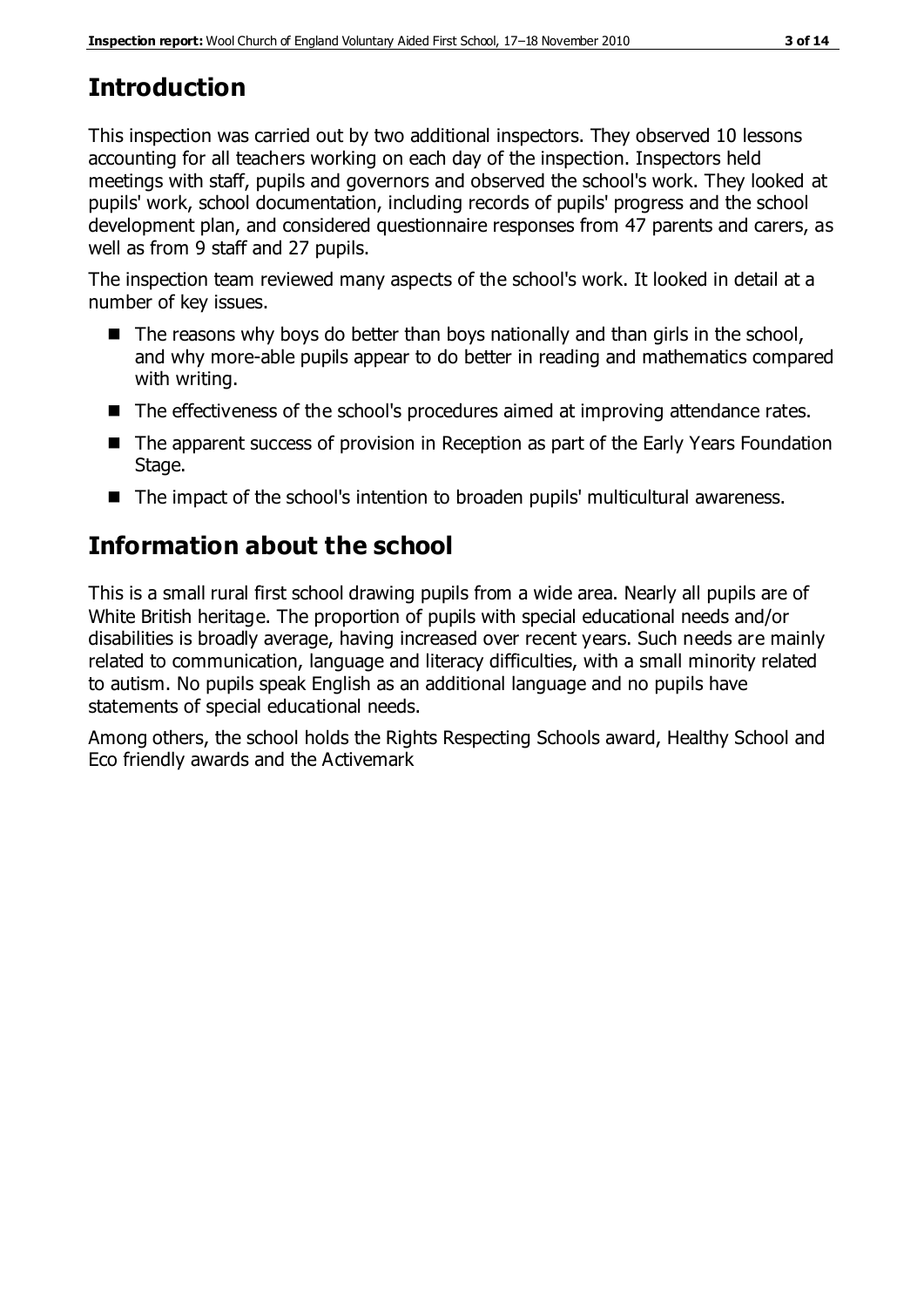**Inspection grades: 1 is outstanding, 2 is good, 3 is satisfactory, and 4 is inadequate** Please turn to the glossary for a description of the grades and inspection terms

# **Inspection judgements**

| Overall effectiveness: how good is the school?  |  |
|-------------------------------------------------|--|
| The school's capacity for sustained improvement |  |

## **Main findings**

This is an outstanding school at the heart of its community. Pupils are extremely well cared for and helped to do their best. 'A wonderful school. I can't compliment the staff enough!' was a typical parental comment. Staff, governors, pupils, parents and carers are keen to say that although the school was good at the last inspection, it is better now. These sentiments match inspectors' judgements.

Pupils' achievement is outstanding in both academic and personal terms. Pupils' attainment is high, being well above average throughout. Outstanding progress, regardless of age and ability, builds on the excellent start children get in Reception. Reading and mathematics have traditionally been particular strengths. Well-focused and ongoing emphasis on writing is paying dividends with attainment being high in the latest national assessment. The standard of current work is well above what is normally expected, with over a third of Year 4 pupils showing signs of reaching standards normally seen in Year 6. Pupils show an excellent understanding of their place in, and their contribution to, the school as a community. They are ready to share, to take turns and show consideration. They eagerly take advantage of opportunities to be independent in their learning and stay healthy. Consequently, they are extremely well prepared for future study and life in general. Teaching is of outstanding quality in each of the three classes. Highlights include very successful planning and delivery of work at different ability levels and the very effective team of teachers and teaching assistants. There is excellent use of assessment to set targets. Staff obviously enjoy learning as much as pupils and morale is high.

The school's success it built on the outstanding leadership and management of the headteacher, staff and governors. Evaluation of strengths and relative weaknesses quickly leads to planning which very effectively makes the most of what works to bring about improvement. The school continually challenges itself to maintain the momentum for development and has the systems and personnel in place to see this through. For example, the school already recognises that the pupils' awareness of what life is like in other parts of the United Kingdom is not fully developed. There is a very convincing track record of improvement, for example in developing problem solving in mathematics and science, supporting creative writing and introducing pupils to respecting the rights of others. The impact of efforts to provide an excellent standard of education can be seen in outstanding outcomes. This is not just an indication of excellent value for money but a clear sign that the school has excellent capacity to sustain further improvement. The confidence that this inspires in pupils and staff alike was evident in the cheer that went up when the headteacher announced in assembly that Ofsted inspectors were to visit the school. Well done everyone!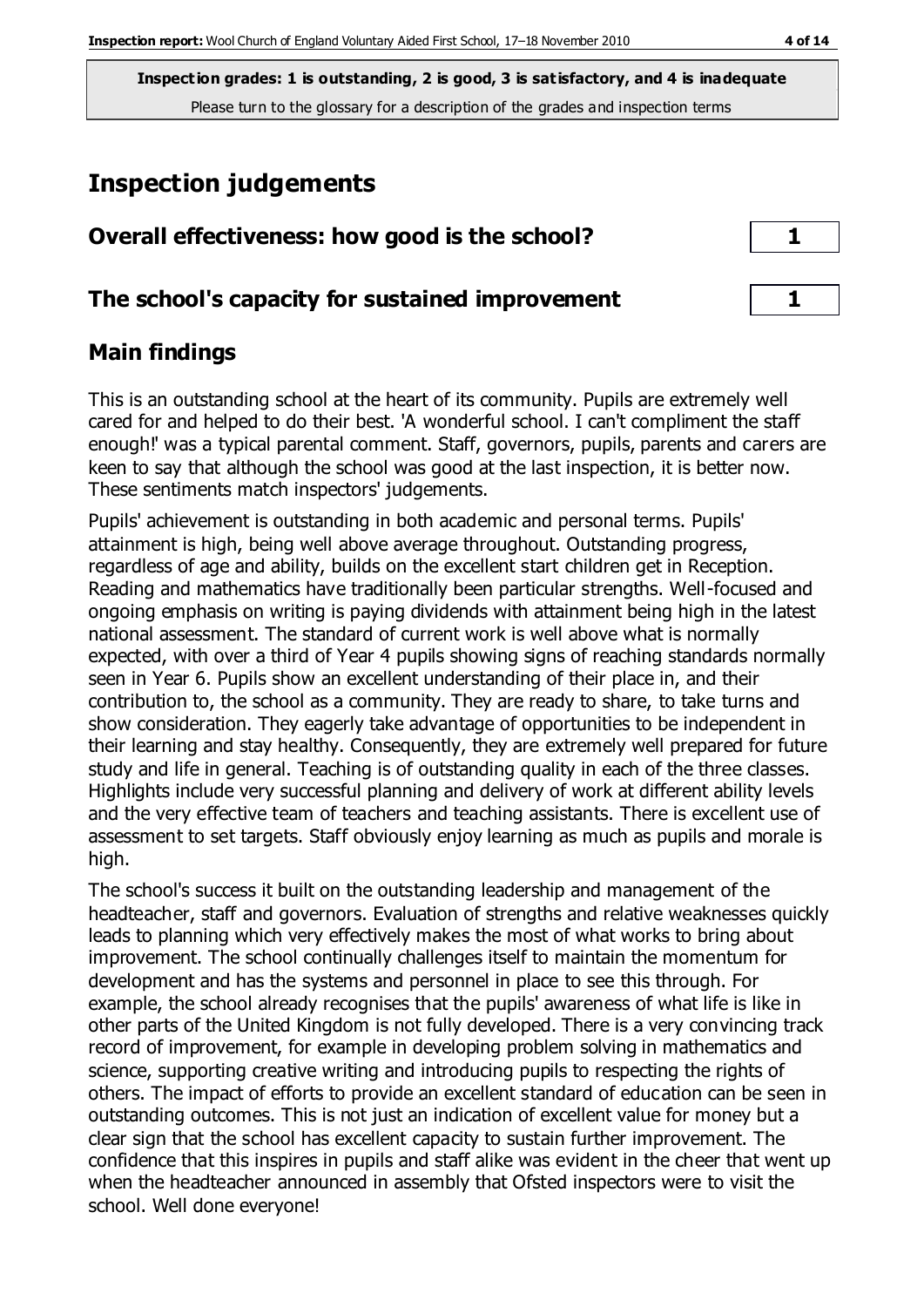**Inspection grades: 1 is outstanding, 2 is good, 3 is satisfactory, and 4 is inadequate** Please turn to the glossary for a description of the grades and inspection terms

#### **What does the school need to do to improve further?**

■ Raise pupils' awareness of life in the multicultural society of the United Kingdom by forging links with schools in contrasting areas representing different customs, faiths and lifestyles.

#### **Outcomes for individuals and groups of pupils 1**

Pupils make outstanding progress and achieve especially well. Attainment has been significantly above national expectations at the end of Year 2 and Year 4 for several years. There are noted strengths in reading and, following the subject being one of the school's central targets for improvement, in mathematics. Although writing is above average, the school determined to raise the proportion of pupils reaching higher levels with considerable success. In 2010 national assessments and optional tests a third of Year 2 and Year 4 pupils reached above-average and expected levels. Current attainment and predictions, deep-rooted in excellent ongoing assessment, indicate that the majority of Year 4 pupils are reaching standards in English and mathematics normally associated with 11-year-olds. They also confirm that there is no significant difference in the performance of girls and boys and that apparent anomalies in the past were more to do with the limitations of pupils' special educational needs rather than gender.

Notwithstanding limited opportunities to find out about lifestyles in other parts of the country, outcomes in terms of personal development are also outstanding. Pupils are being very successfully helped to grow up as caring, healthy, well-balanced young people, acutely aware of human rights and responsibilities. They play key roles in helping to fashion school rules as a charter and, for example, as school councillors contributing to policy making as well as taking the lead in fund-raising. Pupils are very well prepared for the future with excellent basic skills and the capacity to work not only with others but independently. Attendance is good, being above the national average.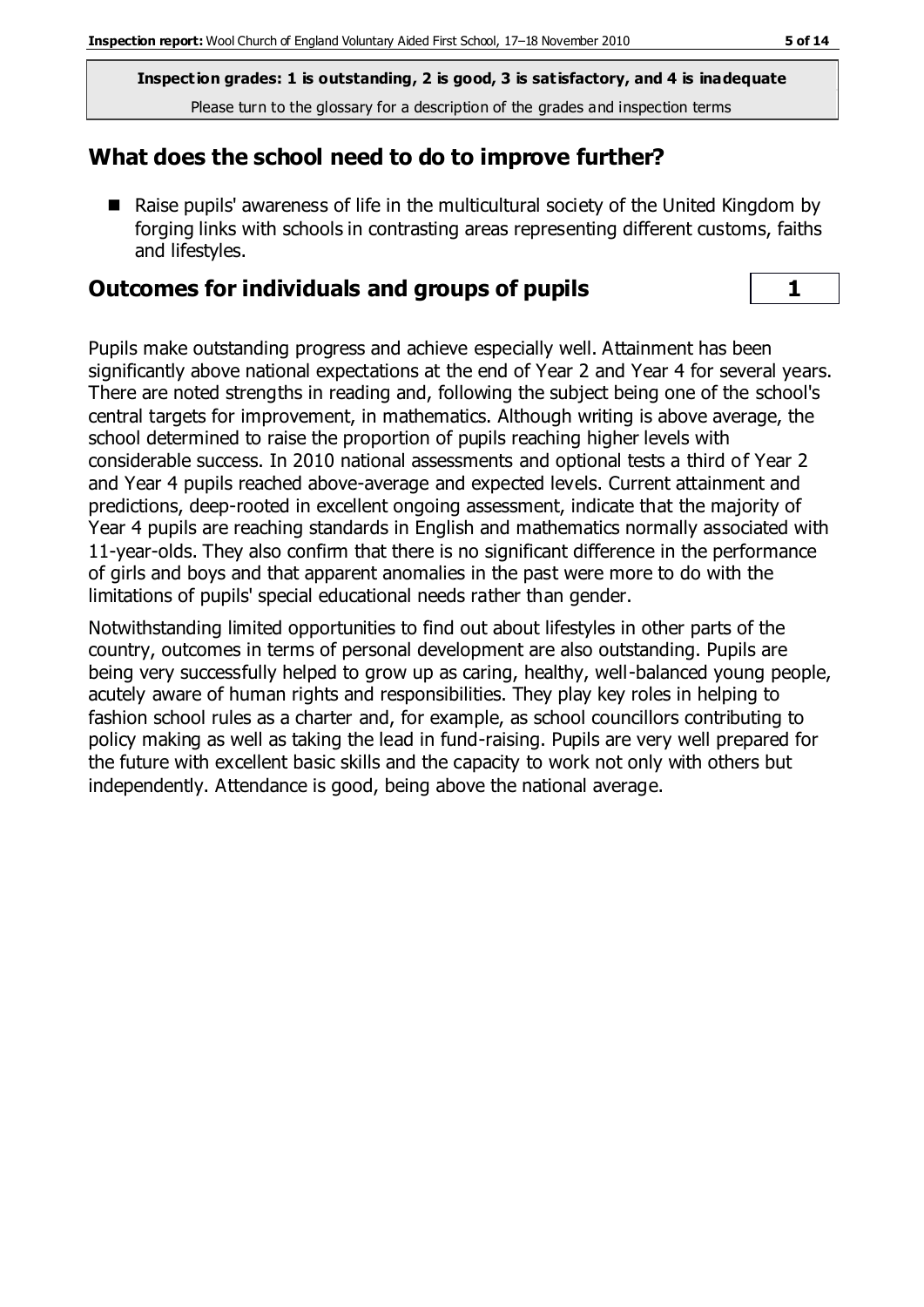Please turn to the glossary for a description of the grades and inspection terms

#### These are the grades for pupils' outcomes

| Pupils' achievement and the extent to which they enjoy their learning                                                     | 1              |
|---------------------------------------------------------------------------------------------------------------------------|----------------|
| Taking into account:<br>Pupils' attainment <sup>1</sup>                                                                   | 1              |
| The quality of pupils' learning and their progress                                                                        | $\mathbf{1}$   |
| The quality of learning for pupils with special educational needs and/or disabilities<br>and their progress               | 1              |
| The extent to which pupils feel safe                                                                                      | 1              |
| Pupils' behaviour                                                                                                         | 1              |
| The extent to which pupils adopt healthy lifestyles                                                                       |                |
| The extent to which pupils contribute to the school and wider community                                                   |                |
| The extent to which pupils develop workplace and other skills that will contribute to<br>their future economic well-being |                |
| Taking into account:<br>Pupils' attendance <sup>1</sup>                                                                   | $\mathfrak{p}$ |
| The extent of pupils' spiritual, moral, social and cultural development                                                   |                |

<sup>1</sup> The grades for attainment and attendance are: 1 is high; 2 is above average; 3 is broadly average; and 4 is low

## **How effective is the provision?**

Care, guidance and support are not only outstanding because relationships are excellent and staff know pupils very well, but also because there are very strong systems to record and evaluate information. There are excellent partnerships with outside agencies, for example speech therapists and education welfare officers. Successful pastoral support goes hand in hand with outstanding academic assessment which leads to aspirational targets for individual pupils. That pupils are so effectively shown how they can make improvements is an indication of the outstanding teaching and support on offer in all classes. This is fundamental to the rapid and meaningful progress pupils make. Especially noteworthy is the way pupils with special educational needs and/or disabilities are helped to make the same high-quality progress as their classmates. In an outstanding French lesson in Years 3 and 4, the teacher skilfully challenged more-able pupils while teaching support staff very successfully ensured that lower-ability pupils took an active part in oral work. High-quality questioning is common to all lessons and staff are particularly adept at challenging pupils at their own level. A Years 1 and 2 English lesson brought together the thrust of anti-bullying week and the school's commitment to improving writing. Pupils showed distinct sensitivity to those who might be bullies as well as potential victims. Role play really brought the story to life and fired imaginations. The introduction this term of a more creative curriculum focusing on themes that interest pupils and the system of teaching pupils in ability groups across Years 1 to 4 for literacy and mathematics is showing good signs of success. It is too soon to judge this provision as better than good,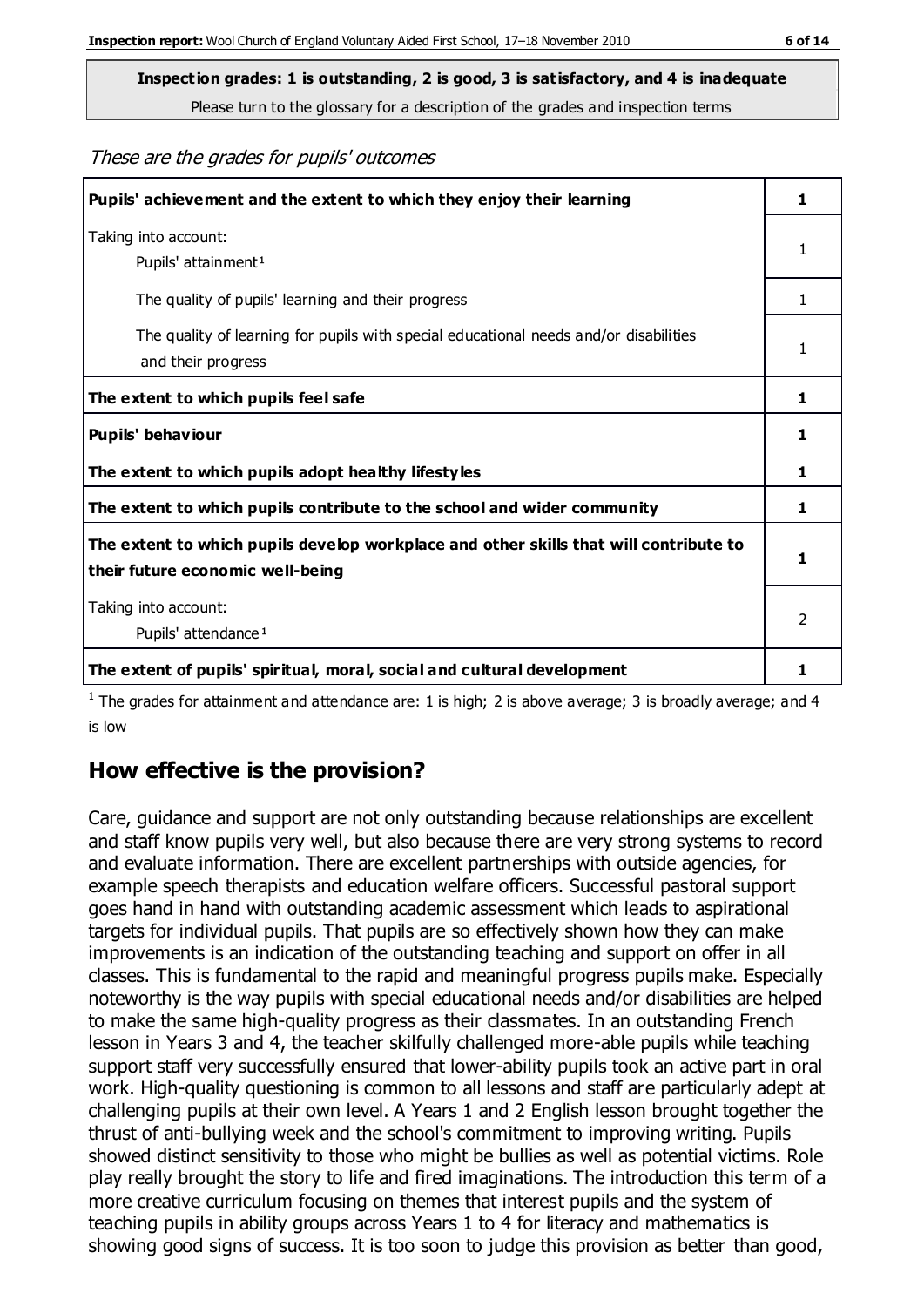Please turn to the glossary for a description of the grades and inspection terms

but there is more than enough to show it is well managed and that improving the curriculum does not to need to be highlighted as an area for development in this report.

These are the grades for the quality of provision

| The quality of teaching                                                                                    |  |
|------------------------------------------------------------------------------------------------------------|--|
| Taking into account:<br>The use of assessment to support learning                                          |  |
| The extent to which the curriculum meets pupils' needs, including, where relevant,<br>through partnerships |  |
| The effectiveness of care, guidance and support                                                            |  |

#### **How effective are leadership and management?**

The outstanding leadership and management of the headteacher, very ably supported by the senior management team and perceptive governors, drive the school forward. With high-quality planning and procedures very securely in place and the undoubted commitment of all concerned, the school is extremely well placed to sustain its development. Although at times too modest, leaders have a very clear and accurate view of the school's strengths and relative weaknesses. They are very effective in translating this into plans to capitalise on the former and overcome the latter. This evaluation is extremely well communicated to staff, pupils, parents and carers with the targets which will be used to gauge success. Monitoring of the quality of teaching and learning is very successful in bringing about improvement. For example, the sustained development of mathematics is the result of the application of the school's review, evaluate and modify process. This now serves as an excellent model for development in other areas.

Governance is outstanding, exemplified in the very effective way the budget is applied and in ensuring that the school remains focused on pupils' learning and levels of achievement. Safeguarding arrangements are particularly effective. It is not surprising pupils feel so safe. There is no evidence of any form of discrimination and the school is especially true to its Christian ideals to treat everyone, regardless of age, gender or ability, equally. Outstanding links with the local community and good opportunities forged with schools abroad underpin an effective contribution to community cohesion. Pupils' awareness and understanding of life in other areas of the United Kingdom, although satisfactory, are underdeveloped. This already features in school development planning and is another example of the positive impact of the school's self-evaluation.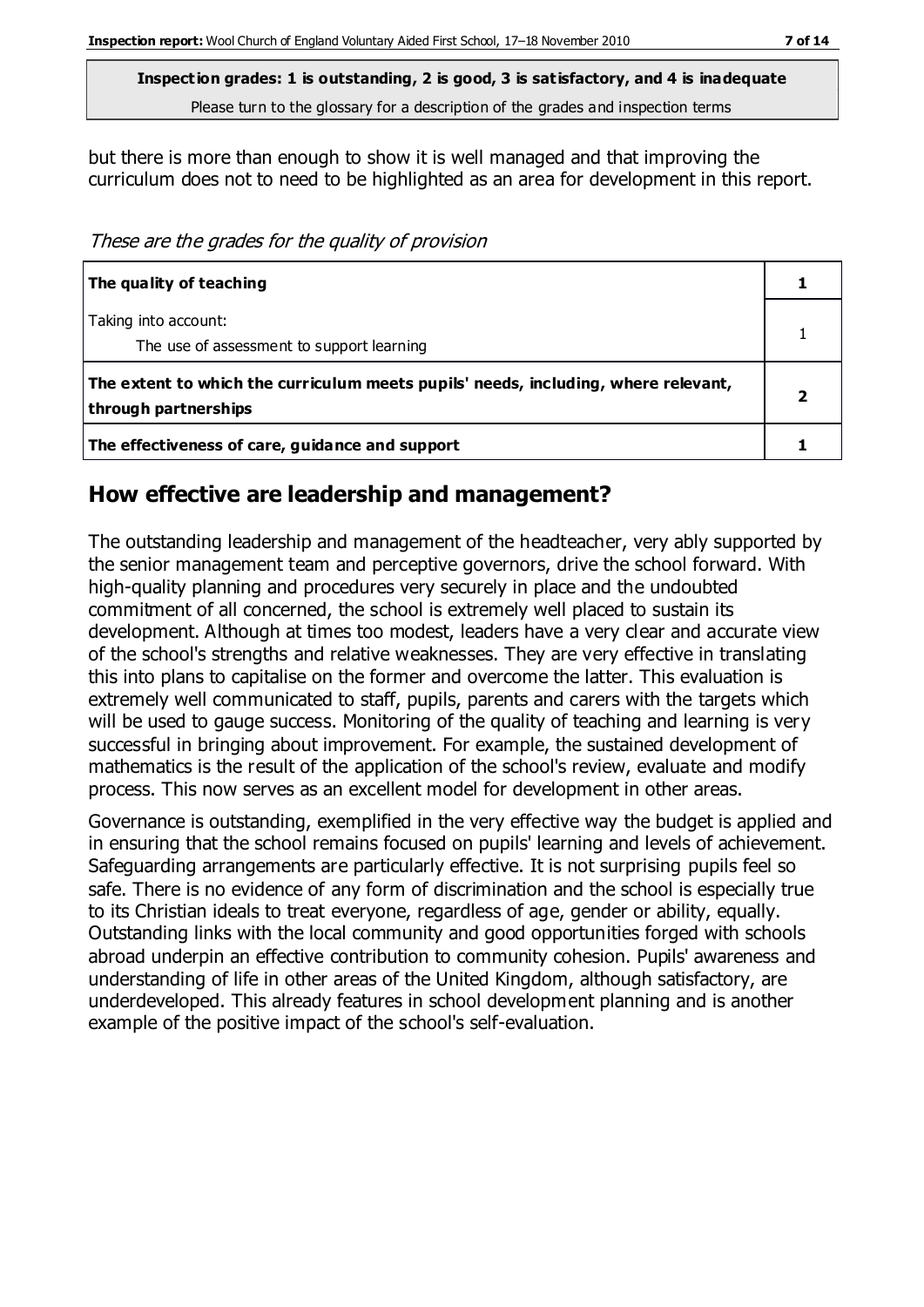Please turn to the glossary for a description of the grades and inspection terms

These are the grades for leadership and management

| The effectiveness of leadership and management in embedding ambition and driving<br>improvement                                                                  |   |
|------------------------------------------------------------------------------------------------------------------------------------------------------------------|---|
| Taking into account:<br>The leadership and management of teaching and learning                                                                                   | 1 |
| The effectiveness of the governing body in challenging and supporting the<br>school so that weaknesses are tackled decisively and statutory responsibilities met | 1 |
| The effectiveness of the school's engagement with parents and carers                                                                                             | 1 |
| The effectiveness of partnerships in promoting learning and well-being                                                                                           | 1 |
| The effectiveness with which the school promotes equality of opportunity and tackles<br>discrimination                                                           | 1 |
| The effectiveness of safeguarding procedures                                                                                                                     | 1 |
| The effectiveness with which the school promotes community cohesion                                                                                              |   |
| The effectiveness with which the school deploys resources to achieve value for money                                                                             |   |

## **Early Years Foundation Stage**

The school's confidence in early years provision is fully justified. 'We couldn't want for a better start,' was one parent's much echoed comment. Children make excellent progress often from below what is expected, particularly in communication, language and literacy and personal, social and emotional development, to reach above-average levels at the end of Reception. They are extremely happy and their behaviour is excellent. Turn-taking and showing consideration do not have to be enforced, for children are already showing a strong awareness of the essence of the school's commitment to 'respecting the rights of others'. Children's eagerness to learn is a credit to outstanding care, planning and teaching. There were whoops of delight from children being allowed to choose activities out in the driving rain, complementing high levels of concentration indoors, for example in solving number problems. Unobtrusive, yet very well-directed, support based on first-rate assessment and recording ensures that children are involved in a full range of activities covering all six areas of learning. The independence they develop sets the scene for learning further up the school, while appropriate staff-led opportunities ensure that children are emerging as readers and writers.

Leadership and management are outstanding and reflect excellent teamwork and shared responsibility. Despite the lack of shade and shelter outside from bad weather, which can restrict activities, the learning environment throughout is stimulating and very well resourced and is hugely improved since the last inspection.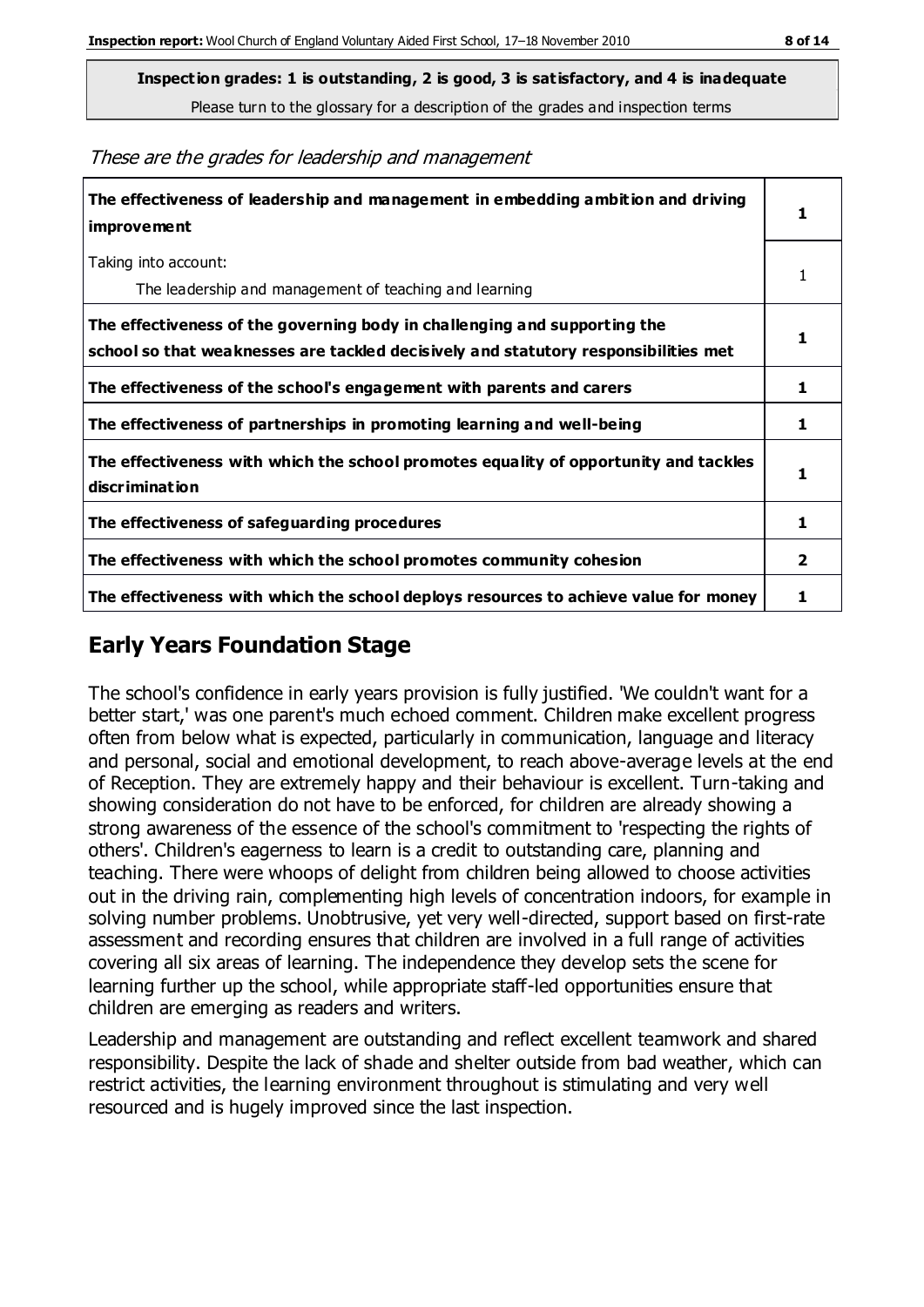Please turn to the glossary for a description of the grades and inspection terms

These are the grades for the Early Years Foundation Stage

| Overall effectiveness of the Early Years Foundation Stage                             |  |
|---------------------------------------------------------------------------------------|--|
| Taking into account:<br>Outcomes for children in the Early Years Foundation Stage     |  |
| The quality of provision in the Early Years Foundation Stage                          |  |
| The effectiveness of leadership and management of the Early Years Foundation<br>Stage |  |

## **Views of parents and carers**

Parents and carers have very positive views of the school. Even the very small minority who raised concerns were constructive in their comments. Parents and carers are very pleased with the way their children are cared for and that they are happy in school. There are strong feelings that teaching is good and that the school is well run. A few parents and carers believe that communication between school and home is not good enough and a very small minority feel that behaviour is not managed well. Inspectors find that the quantity and quality of information available to parents and the range of opportunities to talk to staff are outstanding. They also judge that behaviour is particularly well handled and rare weaknesses do not detract from the overall outstanding profile. Several parents queried the newly introduced system of teaching pupils of similar abilities but different ages together. Inspectors judge that, although it is too soon to see the full impact, there are very positive signs in terms of pupils' progress and achievement.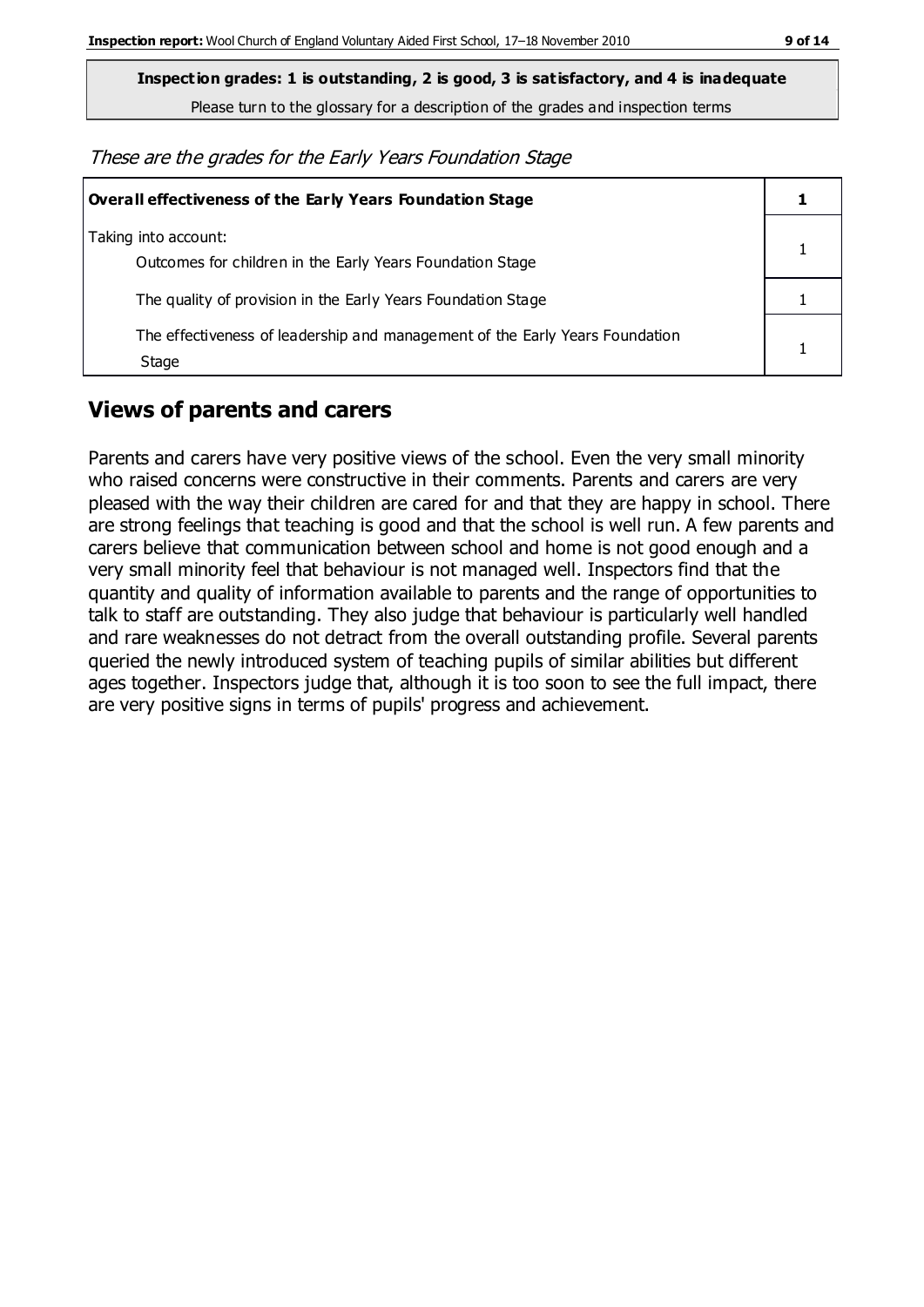#### **Responses from parents and carers to Ofsted's questionnaire**

Ofsted invited all the registered parents and carers of pupils registered at Wool Church of England Voluntary Aided First School to complete a questionnaire about their views of the school.

In the questionnaire, parents and carers were asked to record how strongly they agreed with 13 statements about the school.

The inspection team received 47 completed questionnaires by the end of the on-site inspection. In total, there are 87 pupils registered at the school.

| <b>Statements</b>                                                                                                                                                                                                                                       | <b>Strongly</b><br>agree |               | <b>Agree</b> |               | <b>Disagree</b> |                | <b>Strongly</b><br>disagree |                |
|---------------------------------------------------------------------------------------------------------------------------------------------------------------------------------------------------------------------------------------------------------|--------------------------|---------------|--------------|---------------|-----------------|----------------|-----------------------------|----------------|
|                                                                                                                                                                                                                                                         | <b>Total</b>             | $\frac{1}{2}$ | <b>Total</b> | $\frac{1}{2}$ | <b>Total</b>    | $\frac{1}{2}$  | <b>Total</b>                | $\frac{1}{2}$  |
| My child enjoys school                                                                                                                                                                                                                                  | 38                       | 81            | 9            | 19            | 0               | $\mathbf 0$    | $\mathbf 0$                 | $\mathbf 0$    |
| The school keeps my child<br>safe                                                                                                                                                                                                                       | 37                       | 79            | 10           | 21            | 0               | $\mathbf 0$    | $\mathbf 0$                 | $\mathbf 0$    |
| My school informs me about<br>my child's progress                                                                                                                                                                                                       | 25                       | 53            | 20           | 43            | 0               | $\mathbf{0}$   | $\mathbf 0$                 | $\mathbf 0$    |
| My child is making enough<br>progress at this school                                                                                                                                                                                                    | 32                       | 68            | 14           | 30            | $\mathbf{1}$    | $\overline{2}$ | $\mathbf 0$                 | $\mathbf 0$    |
| The teaching is good at this<br>school                                                                                                                                                                                                                  | 36                       | 77            | 11           | 23            | 0               | $\mathbf 0$    | $\mathbf 0$                 | $\mathbf 0$    |
| The school helps me to<br>support my child's learning                                                                                                                                                                                                   | 27                       | 57            | 19           | 40            | $\mathbf{1}$    | $\overline{2}$ | $\mathbf 0$                 | $\mathbf 0$    |
| The school helps my child to<br>have a healthy lifestyle                                                                                                                                                                                                | 31                       | 66            | 16           | 34            | 0               | $\mathbf 0$    | $\mathbf 0$                 | $\mathbf 0$    |
| The school makes sure that<br>my child is well prepared for<br>the future (for example<br>changing year group,<br>changing school, and for<br>children who are finishing<br>school, entering further or<br>higher education, or entering<br>employment) | 28                       | 60            | 17           | 36            | $\mathbf 0$     | $\mathbf 0$    | $\mathbf 0$                 | $\mathbf 0$    |
| The school meets my child's<br>particular needs                                                                                                                                                                                                         | 32                       | 68            | 14           | 30            | $\mathbf{1}$    | $\overline{2}$ | $\mathbf 0$                 | $\mathbf 0$    |
| The school deals effectively<br>with unacceptable behaviour                                                                                                                                                                                             | 25                       | 53            | 15           | 32            | $\overline{2}$  | $\overline{4}$ | $\mathbf{1}$                | $\overline{2}$ |
| The school takes account of<br>my suggestions and concerns                                                                                                                                                                                              | 23                       | 49            | 18           | 38            | 3               | 6              | $\Omega$                    | 0              |
| The school is led and<br>managed effectively                                                                                                                                                                                                            | 29                       | 62            | 14           | 30            | $\mathbf{1}$    | $\overline{2}$ | $\mathbf 0$                 | $\mathbf 0$    |
| Overall, I am happy with my<br>child's experience at this<br>school                                                                                                                                                                                     | 32                       | 68            | 15           | 32            | $\pmb{0}$       | $\mathbf 0$    | $\mathbf 0$                 | $\pmb{0}$      |

The table above summarises the responses that parents and carers made to each statement. The percentages indicate the proportion of parents and carers giving that response out of the total number of completed questionnaires. Where one or more parents and carers chose not to answer a particular question, the percentages will not add up to 100%.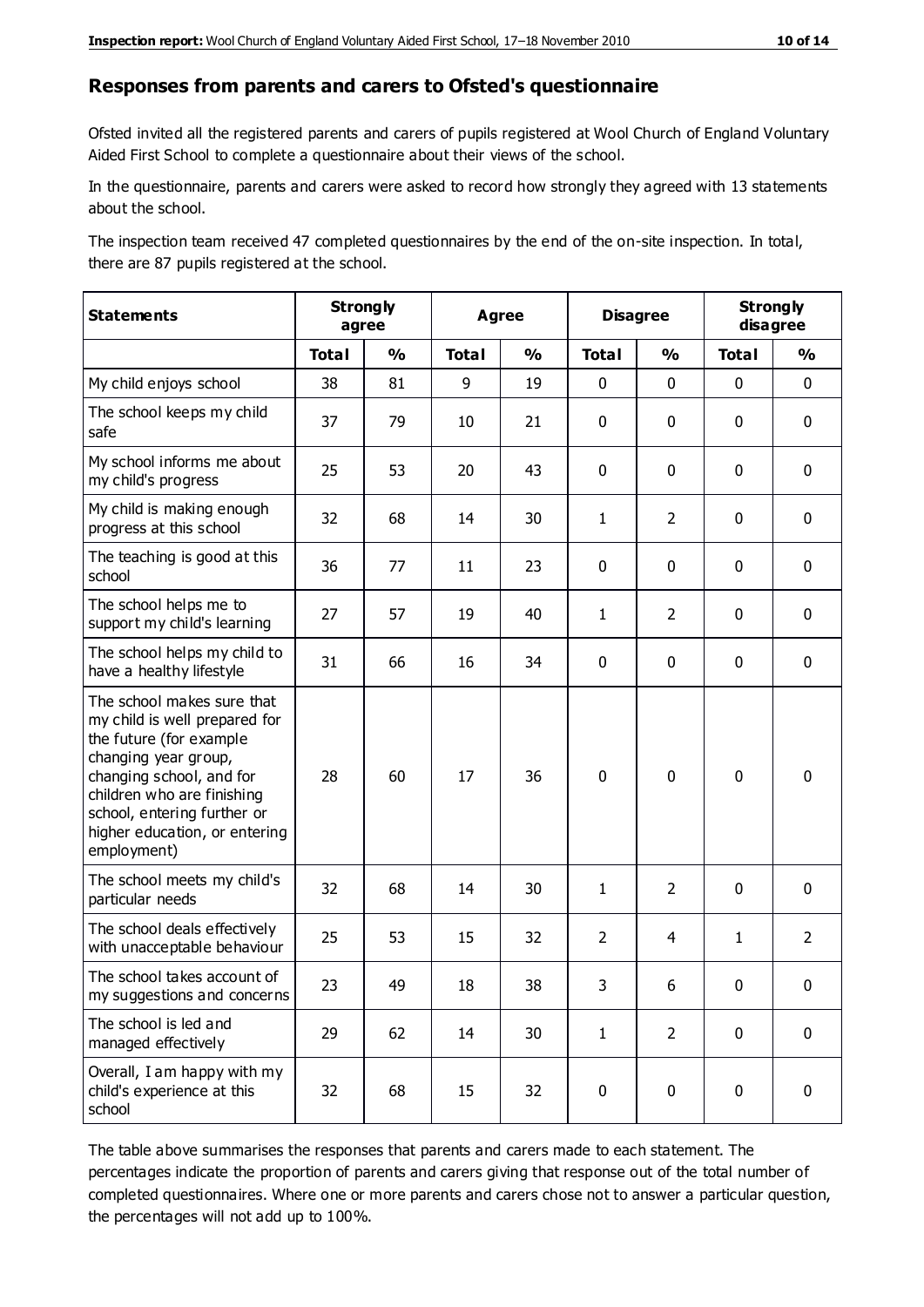## **Glossary**

| Grade   | <b>Judgement</b> | <b>Description</b>                                                                                                                                                                                                            |
|---------|------------------|-------------------------------------------------------------------------------------------------------------------------------------------------------------------------------------------------------------------------------|
| Grade 1 | Outstanding      | These features are highly effective. An outstanding school<br>provides exceptionally well for all its pupils' needs.                                                                                                          |
| Grade 2 | Good             | These are very positive features of a school. A school that<br>is good is serving its pupils well.                                                                                                                            |
| Grade 3 | Satisfactory     | These features are of reasonable quality. A satisfactory<br>school is providing adequately for its pupils.                                                                                                                    |
| Grade 4 | Inadequate       | These features are not of an acceptable standard. An<br>inadequate school needs to make significant improvement<br>in order to meet the needs of its pupils. Ofsted inspectors<br>will make further visits until it improves. |

#### **What inspection judgements mean**

#### **Overall effectiveness of schools**

|                       | Overall effectiveness judgement (percentage of schools) |      |                     |                   |
|-----------------------|---------------------------------------------------------|------|---------------------|-------------------|
| <b>Type of school</b> | <b>Outstanding</b>                                      | Good | <b>Satisfactory</b> | <b>Inadequate</b> |
| Nursery schools       | 58                                                      | 36   | 4                   | 2                 |
| Primary schools       | 8                                                       | 43   | 40                  | 9                 |
| Secondary schools     | 10                                                      | 35   | 42                  | 13                |
| Sixth forms           | 13                                                      | 39   | 45                  | 3                 |
| Special schools       | 33                                                      | 42   | 20                  | 4                 |
| Pupil referral units  | 18                                                      | 40   | 29                  | 12                |
| All schools           | 11                                                      | 42   | 38                  | 9                 |

New school inspection arrangements were introduced on 1 September 2009. This means that inspectors now make some additional judgements that were not made previously.

The data in the table above are for the period 1 September 2009 to 31 March 2010 and are the most recently published data available (see **[www.ofsted.gov.uk](http://www.ofsted.gov.uk/)**). Please note that the sample of schools inspected during the autumn and spring terms 2009/10 was not representative of all schools nationally, as weaker schools are inspected more frequently than good or outstanding schools.

Percentages are rounded and do not always add exactly to 100. Secondary school figures include those that have sixth forms, and sixth form figures include only the data specifically for sixth form inspection judgements.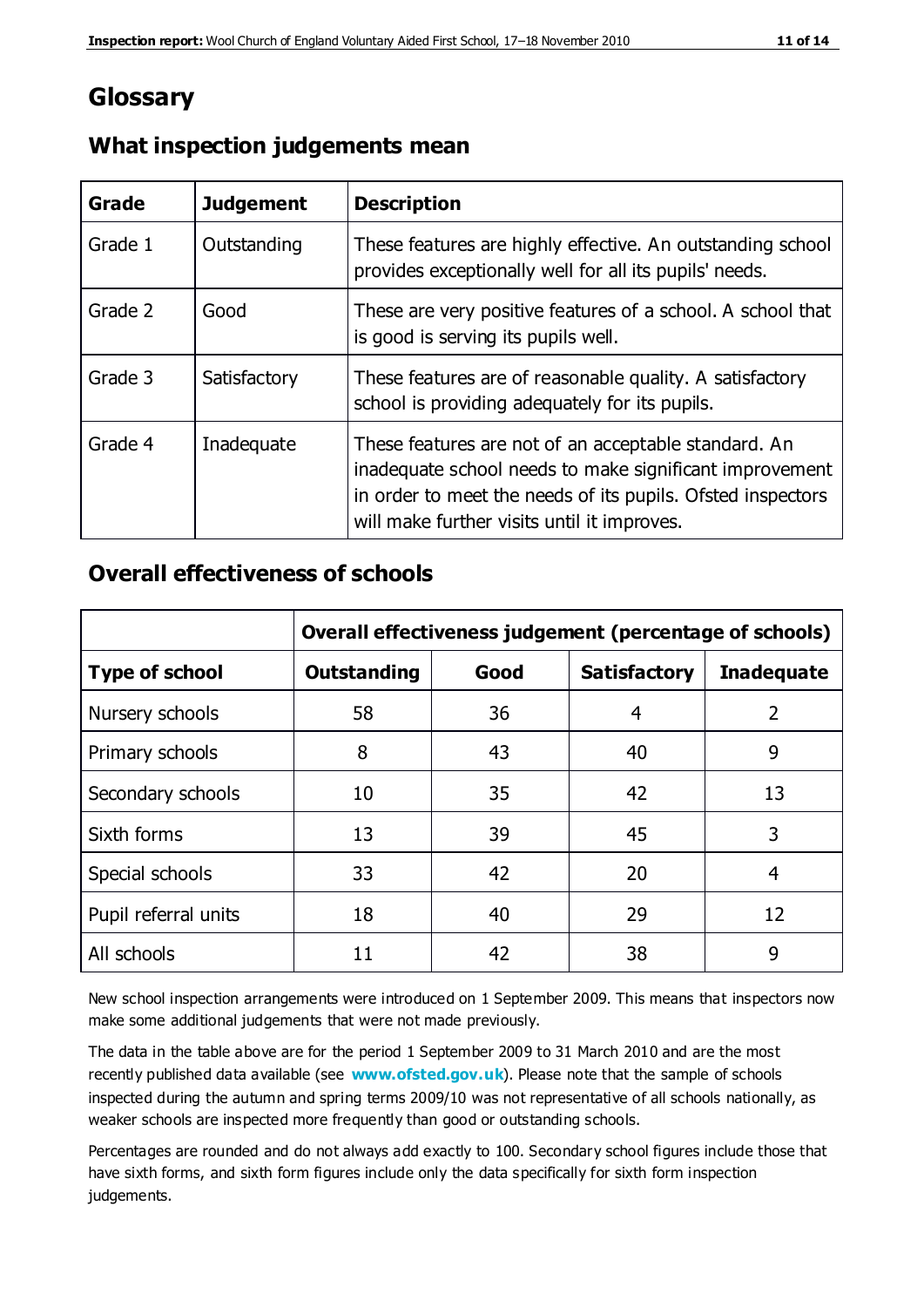# **Common terminology used by inspectors**

| Achievement:               | the progress and success of a pupil in their learning,<br>development or training.                                                                                                                                                          |  |  |
|----------------------------|---------------------------------------------------------------------------------------------------------------------------------------------------------------------------------------------------------------------------------------------|--|--|
| Attainment:                | the standard of the pupils' work shown by test and<br>examination results and in lessons.                                                                                                                                                   |  |  |
| Capacity to improve:       | the proven ability of the school to continue<br>improving. Inspectors base this judgement on what<br>the school has accomplished so far and on the quality<br>of its systems to maintain improvement.                                       |  |  |
| Leadership and management: | the contribution of all the staff with responsibilities,<br>not just the headteacher, to identifying priorities,<br>directing and motivating staff and running the school.                                                                  |  |  |
| Learning:                  | how well pupils acquire knowledge, develop their<br>understanding, learn and practise skills and are<br>developing their competence as learners.                                                                                            |  |  |
| Overall effectiveness:     | inspectors form a judgement on a school's overall<br>effectiveness based on the findings from their<br>inspection of the school. The following judgements,<br>in particular, influence what the overall effectiveness<br>judgement will be. |  |  |
|                            | The school's capacity for sustained<br>improvement.                                                                                                                                                                                         |  |  |
|                            | Outcomes for individuals and groups of pupils.                                                                                                                                                                                              |  |  |
|                            | The quality of teaching.                                                                                                                                                                                                                    |  |  |
|                            | The extent to which the curriculum meets<br>pupils' needs, including, where relevant,<br>through partnerships.                                                                                                                              |  |  |
|                            | The effectiveness of care, guidance and<br>support.                                                                                                                                                                                         |  |  |
| Progress:                  | the rate at which pupils are learning in lessons and<br>over longer periods of time. It is often measured by<br>comparing the pupils' attainment at the end of a key                                                                        |  |  |

stage with their attainment when they started.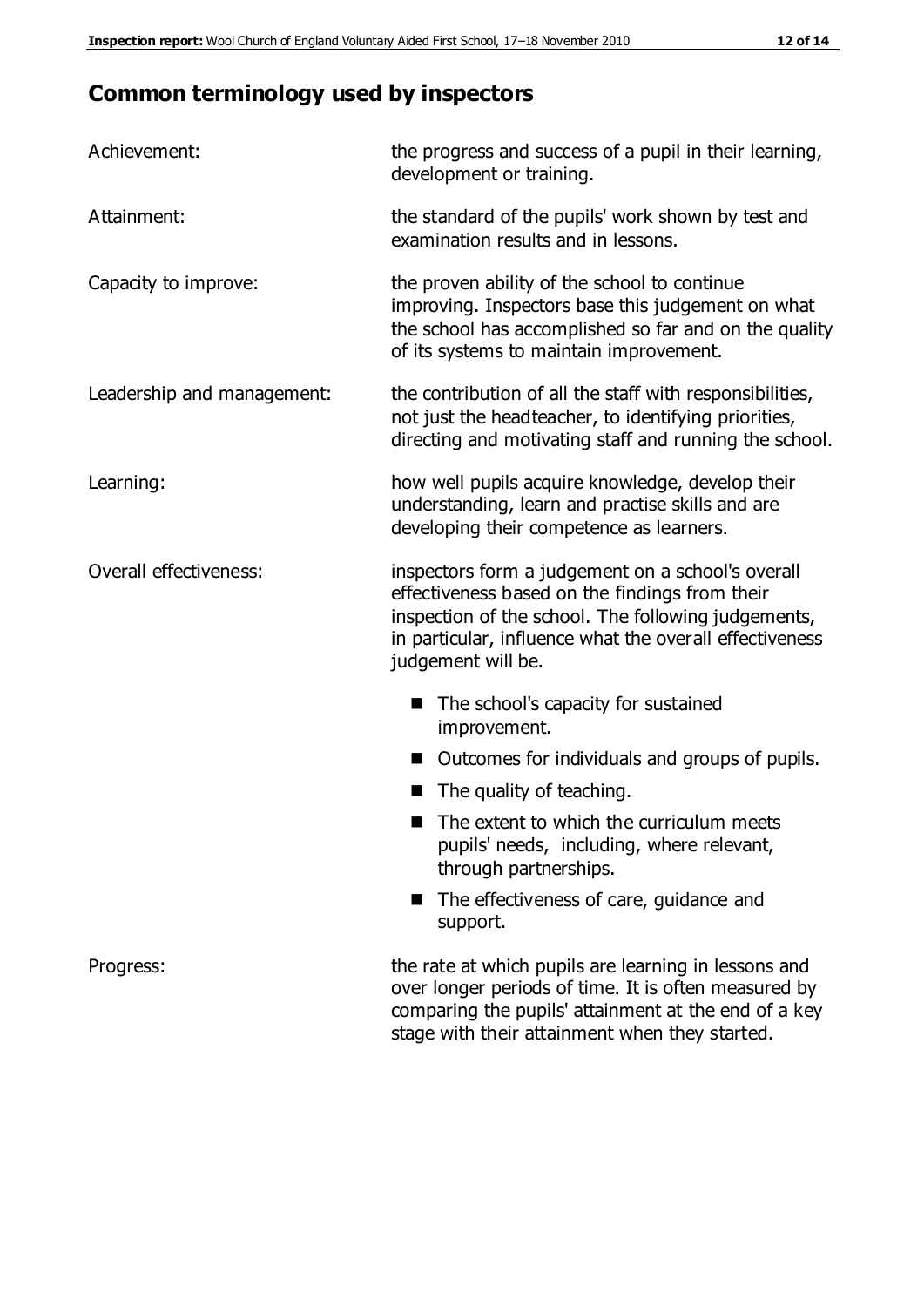#### **This letter is provided for the school, parents and carers to share with their children. It describes Ofsted's main findings from the inspection of their school.**

19 November 2010

#### Dear Pupils

#### **Inspection of Wool Church of England Voluntary Aided First School, Wareham BH20 6BT**

It was an absolute pleasure to visit your school. Many thanks to the pupils who told me about life at the school, especially the school council. I was very impressed by the friendly way all of you welcomed the inspection team. Wool truly is a happy school. Your attitudes and behaviour do you immense credit. Yours is an outstanding school. That means top quality. Here are some of the highlights.

- Children get off to an excellent start in Reception.
- You do very well in literacy and mathematics by the time you leave. Well done, especially for your hard work which has improved standards in writing.
- Staff look after you extremely well. They are very good at setting targets that help you improve your work as well as encouraging you to grow up as sensible, healthy young people who care about others.
- Teachers are very good at their jobs. Teaching assistants work very well with them as a team which is extremely successful in helping you to learn.
- The school is very well run. The headteacher, teachers and governors know what works well and where things can be better. They are quick to make improvements.

As you can see things are going particularly well but, as you know from your behaviour, outstanding does not mean perfect, so we want the school to work at improving the following aspect.

■ Improving your understanding of what life is like in very different parts of our country, giving you lots of opportunities to find out about customs, faiths and everyday life for people of different backgrounds.

You can help by continuing to work hard.

Best wishes for the future.

Yours sincerely

Mike Burghart

Lead inspector